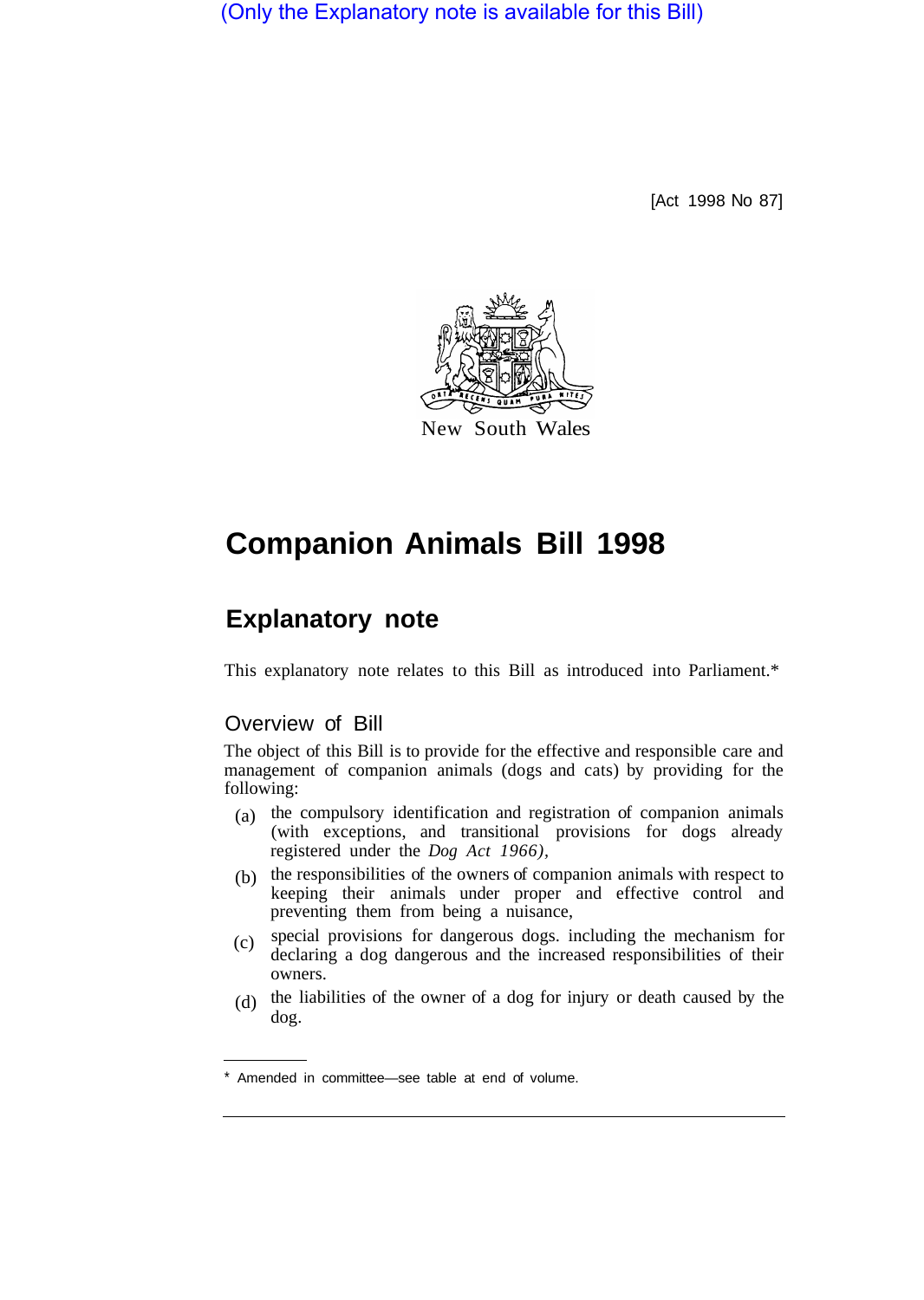Explanatory note

- (e) procedures for seizing and impounding companion animals and for their return, or sale or destruction if unclaimed,
- (f) special privileges for companion animals used to assist persons with disabilities,
- (g) the establishment of a Companion Animals Advisory Board which is to advise and make recommendations to the Minister on various matters under the Act,
- (h) the establishment of a Companion Animals Fund to fund the administration of the Act and the operations of the Board.

The Bill will also repeal the *Dog Act 1966* and the regulations under that Act.

# Outline of provisions

# **Part 1 Preliminary**

**Clause 1** sets out the name (also called the short title) of the proposed Act.

**Clause 2** provides for the commencement of the proposed Act on a day or days to be appointed by proclamation.

**Clause 3** defines certain words and expressions used in the proposed Act.

**Clause 4** defines *local authority.* 

**Clause 5** defines *owner.* 

### **Part 2 Compulsory identification and registration of companion animals**

**Clause 6** requires a companion animal to be identified in the manner required by the regulations from the time the animal is 12 weeks old.

**Clause 7** requires a companion animal to be identified in the manner required by the regulations before it is sold (or its ownership is otherwise transferred).

**Clause 8** requires a companion animal to be registered under the Act from the time it is 6 months old.

**Clause 9** provides for the regulations to require companion animals (not otherwise required to be registered) to be registered.

**Clause 10** requires the owner of a registered companion animal to notify the Director-General of certain changes and events concerning the animal (such as a change of owner or change of address).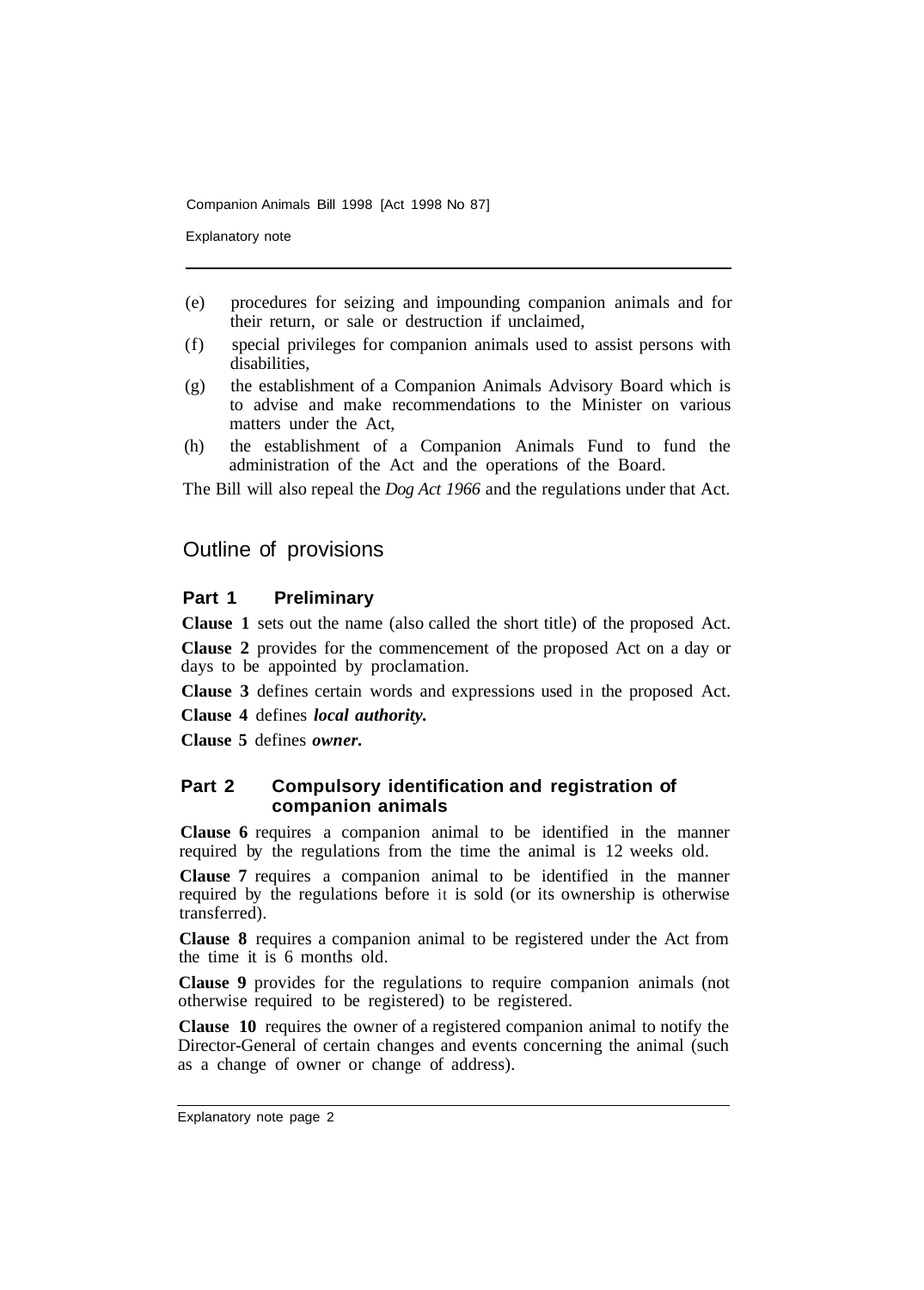Explanatory note

# **Part 3 Responsibilities of dog owners**

#### **Division 1 General responsibilities**

**Clause 11** requires that a dog wear a collar when not on its owner's property, with an identification and registration tag attached to it.

**Clause 12** requires that a dog on private property must be kept securely confined whenever it is not under the effective control of some competent person. A dog can be seized and impounded if the requirement is not complied with.

**Clause 13** requires dogs in public places to be under the effective control of some competent person by means of a chain, cord or leash no more than 2 metres in length. The requirement does not apply in designated "off-leash" areas. Exceptions are also made for other dogs, such as dogs being exhibited for show purposes, police dogs and working dogs. Offending dogs can be seized and impounded. A person cannot have more than 4 dogs under their control in a public place (including an "off-leash" area).

**Clause 14** prohibits dogs being in any of the following places:

- (a) within 10 metres of a children's play area,
- (b) within 10 metres of public areas used for food preparation or consumption.
- (c) public recreation areas where dogs are prohibited by signage,
- (d) public bathing areas where dogs are prohibited by signage,
- (e) school grounds (except by permission),
- (f) child care centres (except by permission),
- (g) shopping areas where dogs are prohibited by signage.
- (h) wildlife protection areas declared by a local authority.

Offending dogs can be seized and impounded if not removed. There is an exception for police dogs and assistance animals for persons with a disability.

**Clause 15** requires greyhounds and other dogs to which the clause is extended by regulation to be muzzled at all times when outside the property or a vehicle of the owner or where the dog is ordinarily kept.

**Clause 16** makes the owner of a dog guilty of an offence if the dog rushes at, attacks, bites, worries or chases any person or animal. There are exceptions for dogs that have been provoked or are acting in reasonable defence of a person or property, and other exceptions.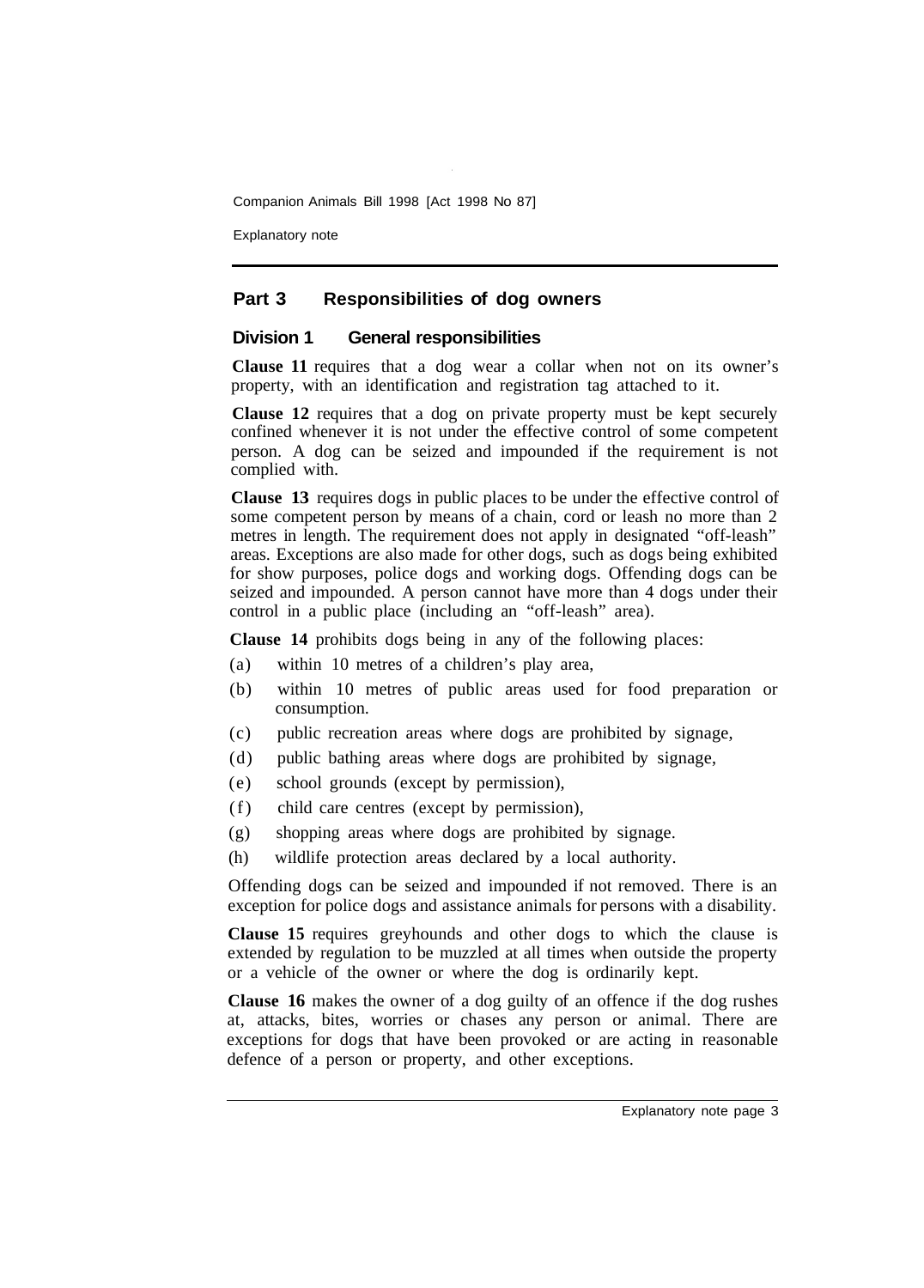Explanatory note

**Clause 17** creates the offence of urging a dog to attack, bite, worry or chase a person or animal. There are exceptions for police dogs and other dogs.

**Clause 18** requires the owner of a dog that defecates in a public place to clean up after the dog.

**Clause 19** makes the owner of a dog guilty of an offence if the dog chases a vehicle.

**Clause 20** provides for the making of orders against the owner of dog that is causing a nuisance (such as by barking or damaging property). The order requires the owner to prevent the dog being a nuisance and a failure to comply is an offence.

**Clause 21** authorises a person to injure or destroy a dog in certain circumstances, such as where the dog is threatening to injure or kill a person or animal or to damage property.

**Clause 22** provides for the disqualification of a person from owning a dog for various periods as a result of the person being convicted of various offences.

## **Division 2 Liability for injury or death caused by dog**

**Clause 23** makes the owner of a dog liable for bodily injury to a person and damage to the person's clothing caused by the dog attacking the person. There are exceptions for dogs that attack to protect property in the case of an unlawful entry. or as a result of being provoked.

**Clause 24** provides for the entitlement to damages conferred by clause 23 to survive the death of the victim for the purposes of compensation to relatives.

**Clause 25** makes the owner of a dog that attacks another animal liable for any injury to the other animal. There are exceptions for attacks that occur on property of the dog's owner, attacks that occur as a result of provocation or an attack on the dog.

**Clause 26** provides for the defence of contributory negligence in the context of the liabilities created by this Part.

#### **Part 4 Responsibilities of owners of cats**

**Clause 27** requires that a cat wear a collar when not on its owner's property, with an identification and registration tag attached to the collar. There are exceptions for cats being exhibited for show purposes.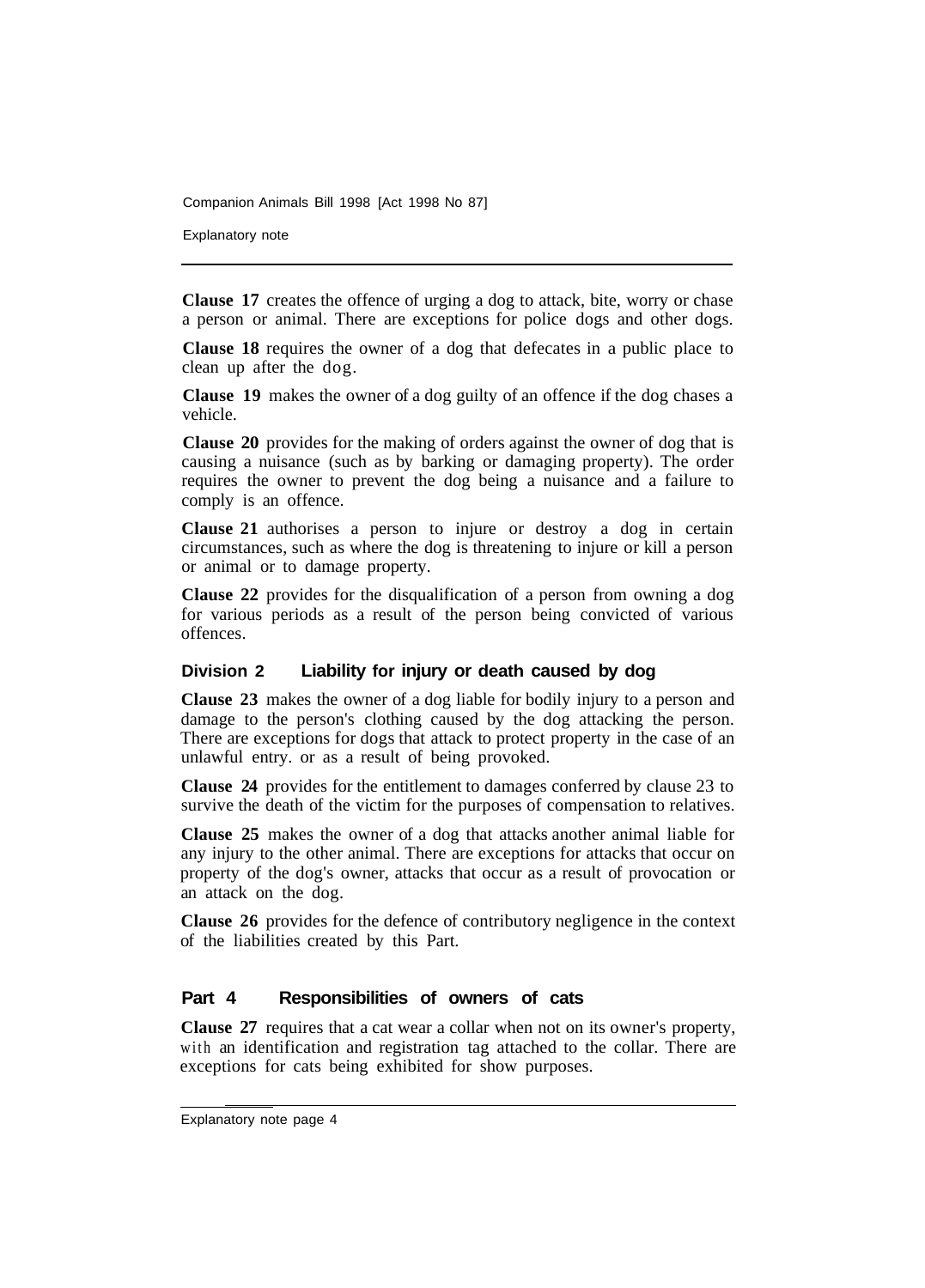Explanatory note

**Clause 28** prohibits cats being in any of the following places:

- (a) within 10 metres of a children's play area,
- (b) within 10 metres of public areas used for food preparation or consumption,
- (c) school grounds (except by permission),
- (d) child care centres (except by permission),
- (e) shopping areas where cats are prohibited by signage,
- (f) wildIife protection areas declared by a local authority.

Offending cats can be seized and impounded.

**Clause 29** makes the owner of a cat guilty of an offence if the cat rushes at, attacks, bites, worries or chases any person or animal. There are exceptions for cats that have been provoked or where the attack occurs on property of the owner.

**Clause 30** provides for the making of orders against the owner of cat that is causing a nuisance (such as by making a noise or damaging property). The order requires the owner to prevent the cat being a nuisance and a failure to comply is an offence.

**Clause 31** authorises a person to injure or destroy a cat in certain circumstances to protect a person or animal from injury or death.

**Clause 32** provides for the disqualification of a person from owning a cat for various periods as a result of the person being convicted of various offences.

## **Part 5 Dangerous dogs**

#### **Division 1 Power of councils to declare dogs dangerous**

**Clause 33** defines *dangerous.* 

**Clause 34** authorises councils to declare dogs to be dangerous.

**Clause 35** requires the owner of a dog to be notified of a proposed dangerous dog declaration.

**Clause 36** puts certain increased responsibilities (muzzling and keeping the dog on a leash) on the owner of a dog that is the subject of a proposed dangerous dog declaration whenever the dog is away from the property where it is ordinarily kept. In addition. a dog can be seized and impounded if it appears that the dog cannot be securely confined on the property on which it is kept.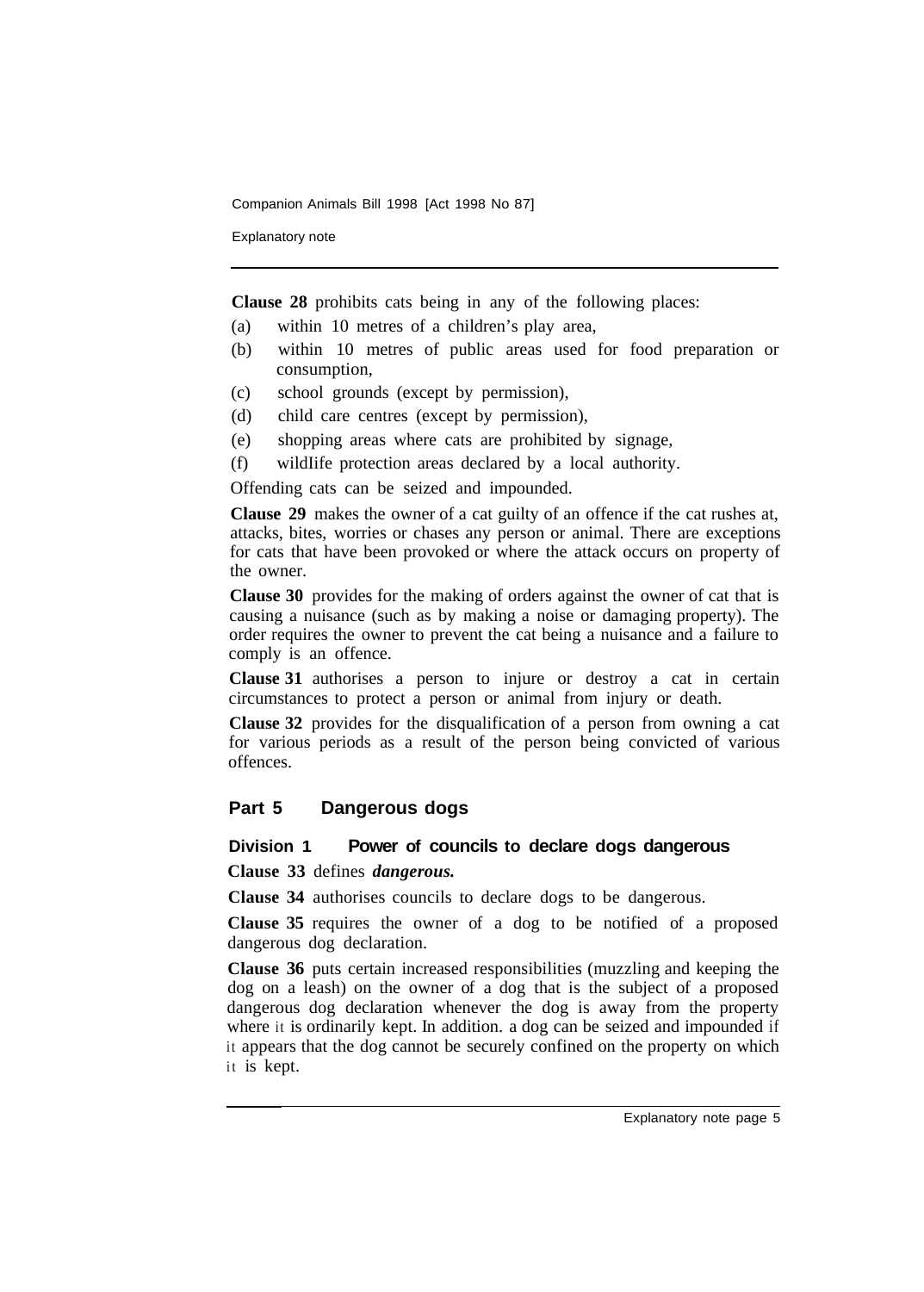Explanatory note

**Clause 37** gives the owner of a dog the opportunity to object to the proposed dangerous dog declaration and requires the council to consider those objections.

**Clause 38** requires the council to notify the dog owner of its decision on the proposal to declare the dog dangerous, informing the owner of the requirements imposed on the owner of a dog declared dangerous.

**Clause 39** provides for the revocation of a dangerous dog declaration but only by the council of the area in which the dog is ordinarily kept.

**Clause 40** requires a council to notify the Director-General of the making or revocation of a dangerous dog declaration.

**Clause 41** provides for an appeal to a Local Court against a dangerous dog declaration.

**Clause 42** provides fop. the determination of an appeal to a Local Court.

**Clause 43** provides for the manner in which a notice required under the Division is to be given.

#### **Division 2 Power of Local Court to declare dogs dangerous**

**Clause 44** gives a Local Court power to declare a dog to be dangerous.

**Clause 45** provides for the circumstances in which a Local Court can declare a dog to be dangerous.

**Clause 46** provides for the revocation of a dangerous dog declaration made by a Local Court.

#### Power of Courts to make destruction and control Division 3 orders

**Clause 47** authorises a Court hearing various criminal and appeal proceedings concerning a dog to make a control order to prevent or reduce the likelihood of the dog attacking or injuring persons or animals.

**Clause 48** authorises a Court that convicts a person of various offences concerning **a** dog or that confirms a council's dangerous dog declaration to order the destruction of the dog concerned.

Clause 49 makes failure to comply with a destruction or control order an offence.

**Clause 50** authorises a Court to make ancillary orders to enable the destruction of a dog that is the subject of a destruction order.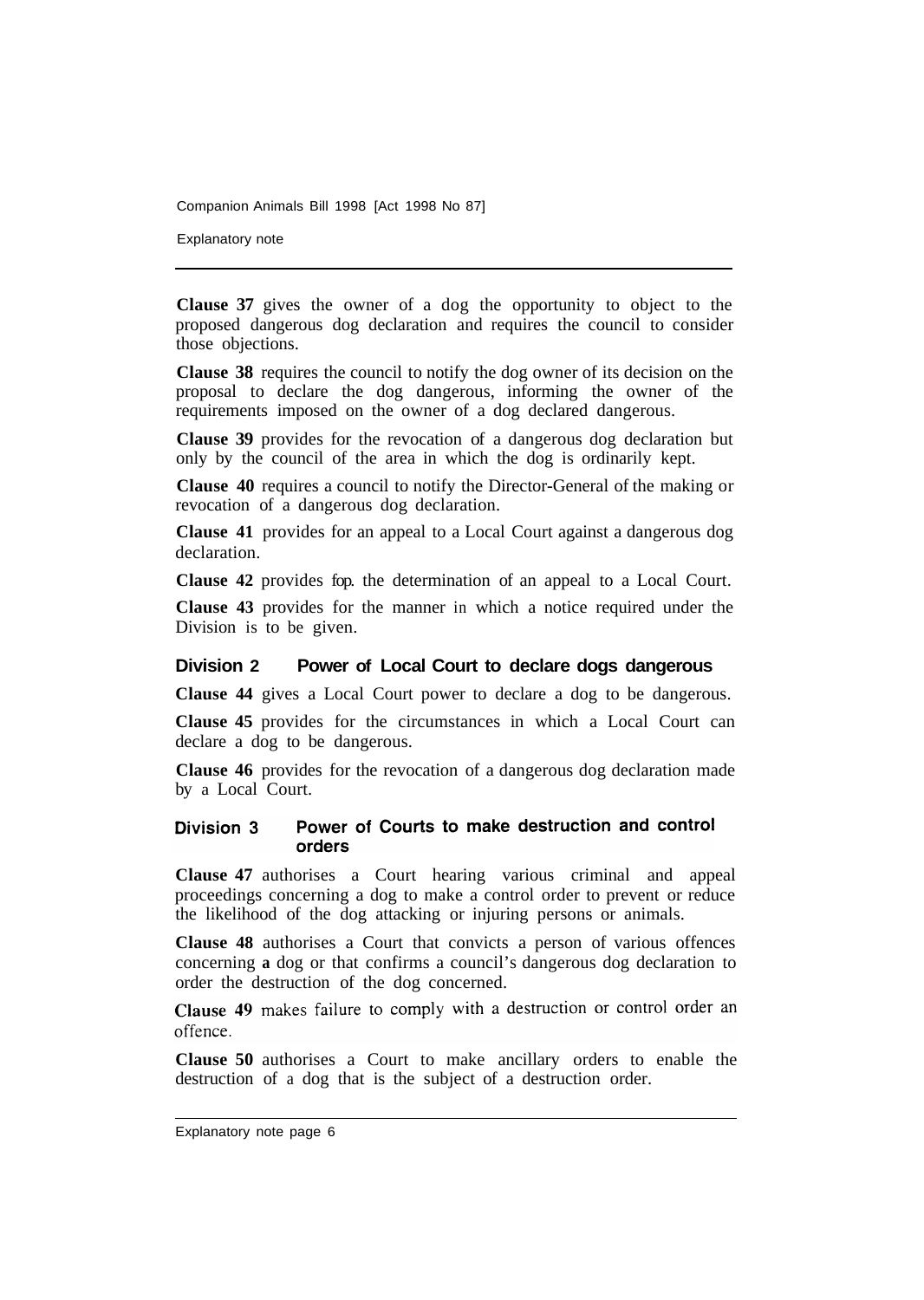Explanatory note

# **Division 4 Responsibilities of owners of dangerous dogs**

**Clause 51** imposes strict requirements on the owners of dangerous dogs. The requirements include the desexing of the dog and the erection of warning signs around the property where the dog is kept.

**Clause 52** allows an authorised officer to seize and impound a dangerous dog if it appears that the owner cannot comply with the usual confinement requirements and the additional strict requirements.

**Clause 53** provides for the additional strict requirements applicable to dangerous dogs to override any inconsistent agreement.

**Clause 54** provides that a dangerous dog declaration does not have any effect on the civil liability of the owner beyond that provided for in the Act.

# **Division 5 Special restrictions for other dogs**

**Clause 55** lists the dogs that are restricted dogs for the purposes of the Act. They include pit bull terriers and various fighting dogs. The list can be extended by regulation.

**Clause 56** requires the owner of a restricted dog to comply with additional stricter requirements similar to those applicable to dangerous dogs.

**Clause 57** allows an authorised officer to seize and impound a restricted dog if it appears that the owner cannot comply with the usual confinement requirements and the additional stricter requirements.

**Clause 58** provides that the fact that a dog is a restricted dog does not have any effect on the civil liability of the owner beyond that provided for in the Act.

# **Part 6 Assistance animals**

**Clause 59** provides that a person with a disability is entitled to be accompanied by a trained assistance animal in any public building or place and on public transport.

**Clause 60** makes it an offence to deny entry to a person with a disability accompanied by a trained assistance animal to a public building or place or public transport.

**Clause 61** makes it unlawful to impose any discriminatory charge for entry to a public building or place or for use of public transport by a person with a disability accompanied by a trained assistance animal.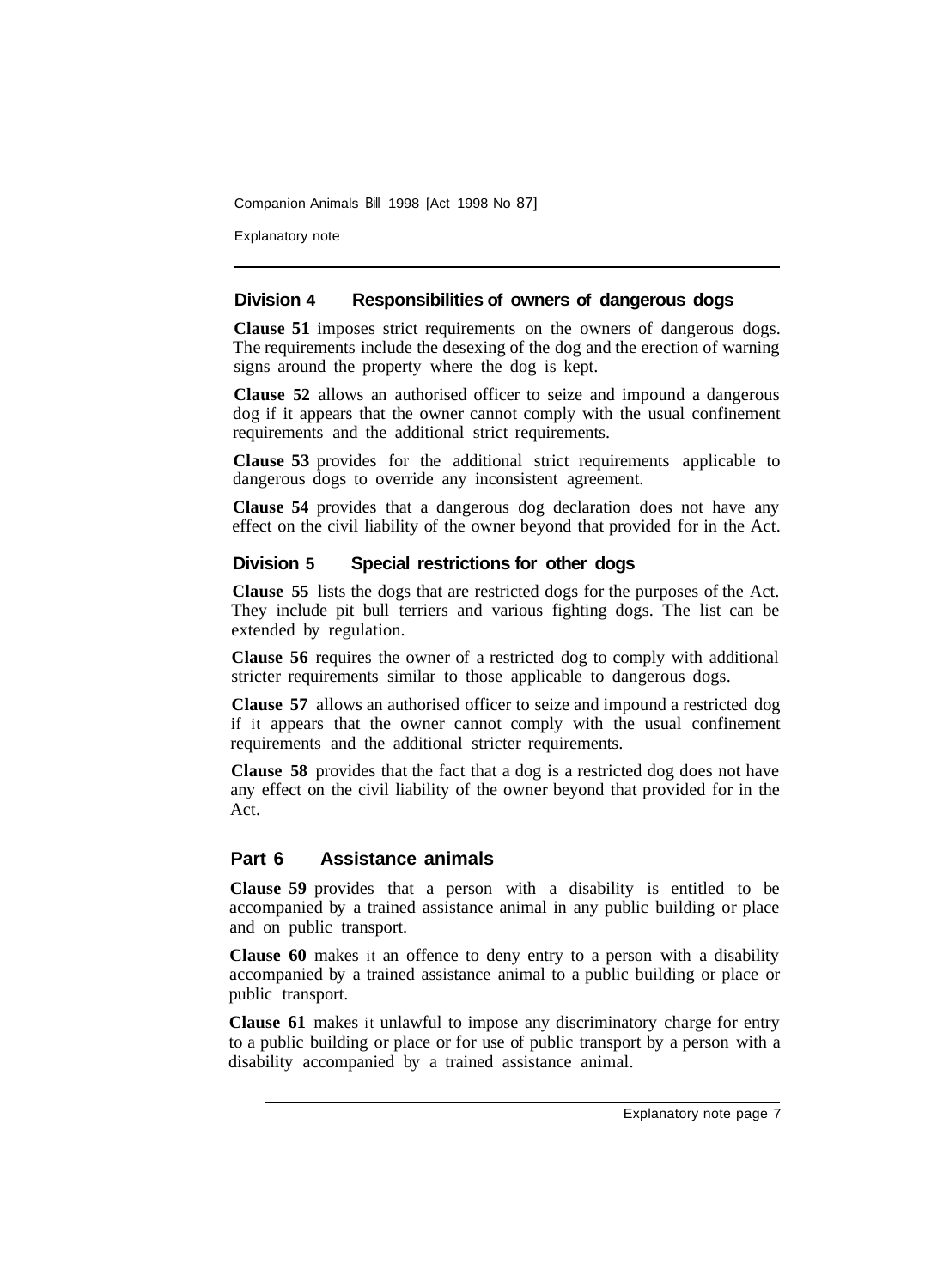Explanatory note

#### **Part 7 Procedures for dealing with seized animals**

**Clause 62** requires animals seized under the Act to be taken to a council pound.

**Clause 63** requires reasonable efforts to be made to find and notify the owner of an impounded animal.

**Clause 64** allows impounded animals that remain unclaimed for a certain time to be destroyed or sold.

**Clause 65** provides for the determination of the fees and charges to be paid for the maintenance and release of an impounded animal.

**Clause 66** provides for the claiming of the proceeds of sale of an impounded animal.

**Clause 67** provides for the recovery of various fees and charges from the owner of an impounded animal that has been destroyed.

**Clause 68** makes it an offence to rescue or attempt to rescue an impounded animal.

**Clause 69** provides protections to councils and council officers dealing with impounded animals and persons who buy impounded animals.

## **Part 8 Identification and registration procedures**

**Clause 70** provides for the making of regulations with respect to the compulsory identification of companion animals.

**Clause 71** provides for the making of regulations with respect to the registration of companion animals and provides that a companion animal is registered when the registration information for the animal is entered on the Register.

**Clause 72** provides for the issue of a certificate of registration to the owner of a registered companion animal and for the certificate to be evidence of registration and other matters.

**Clause 73** provides for the issue of a registration tag for a registered companion animal.

**Clause 74** establishes and provides for the administration of the Register of Companion Animals.

**Clause 75** provides for access to the information on the Register.

Explanatory note page 8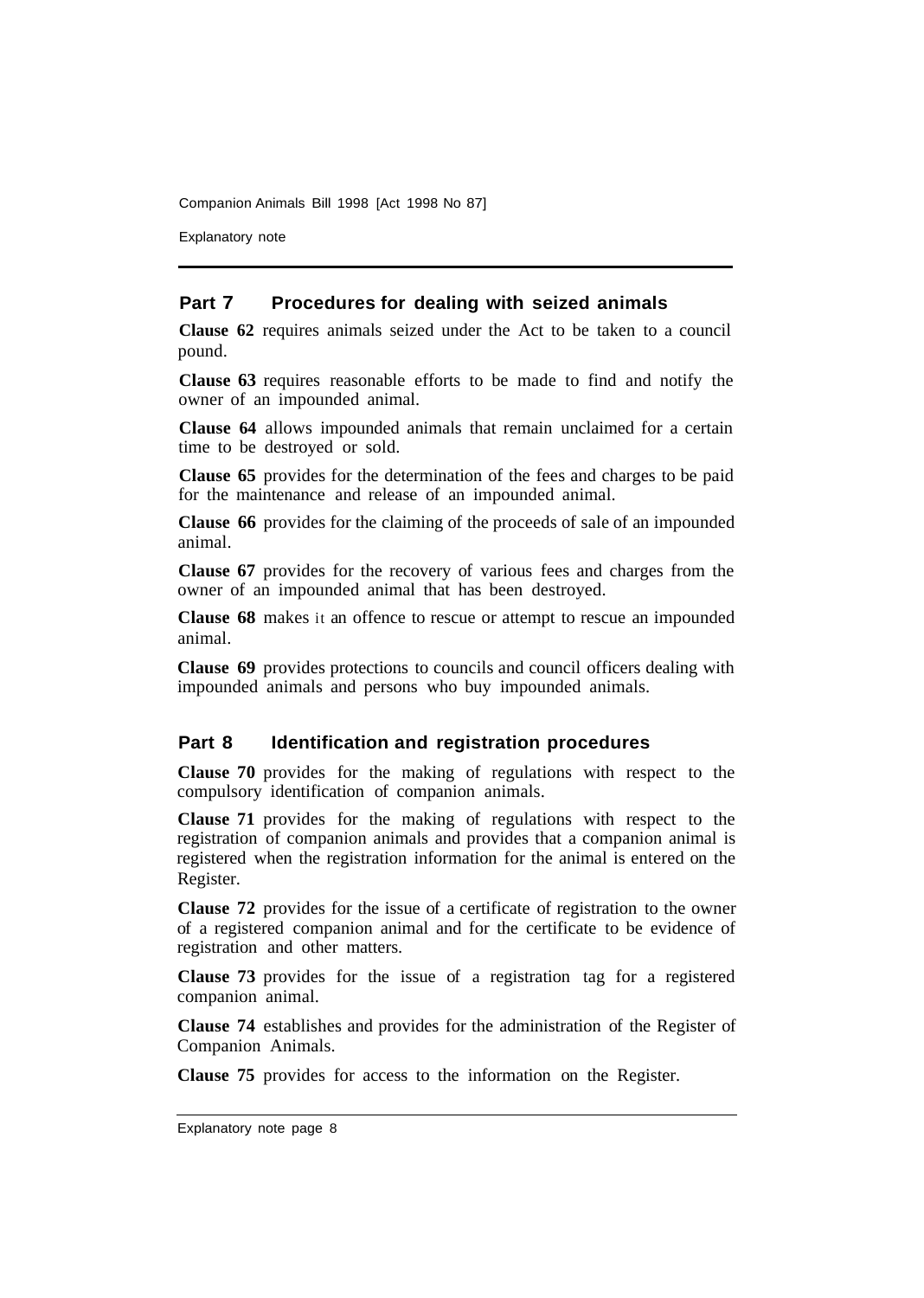Explanatory note

**Clause 76** creates an offence of interfering with the compulsory identification of a companion animal.

**Clause 77** creates the offence of improperly interfering with the registration tag of a companion animal.

#### **Part 9 Companion Animals Advisory Board**

**Clause 78** constitutes the Companion Animals Advisory Board.

**Clause 79** deals with the membership of the Board.

**Clause 80** deals with the procedure of the Board.

**Clause 81** lists the functions of the Board.

**Clause 82** provides for the Board to establish committees.

**Clause 83** protects the members of the Board and others from personal liability.

### **Part 10 Companion Animals Fund**

**Clause 84** establishes the Companion Animals Fund and provides for the amounts that are to be paid into the Fund.

**Clause 85** provides for the purposes for which money in the Fund is to be used.

**Clause 86** authorises the investment of money in the Fund.

# **Part 11 General**

**Clause 87** provides for the Act to bind the Crown.

**Clause 88** confers power on the Director-General to delegate functions under the Act.

**Clause 89** imposes a duty of confidentiality on persons who obtain information in the course of the administration of the Act.

**Clause 90** gives an authorised officer power to demand a person's name and address if the person is reasonably suspected of having committed an offence.

**Clause 91** creates an offence of wilfully obstructing an authorised officer.

**Clause 92** provides for the issue of penalty notices.